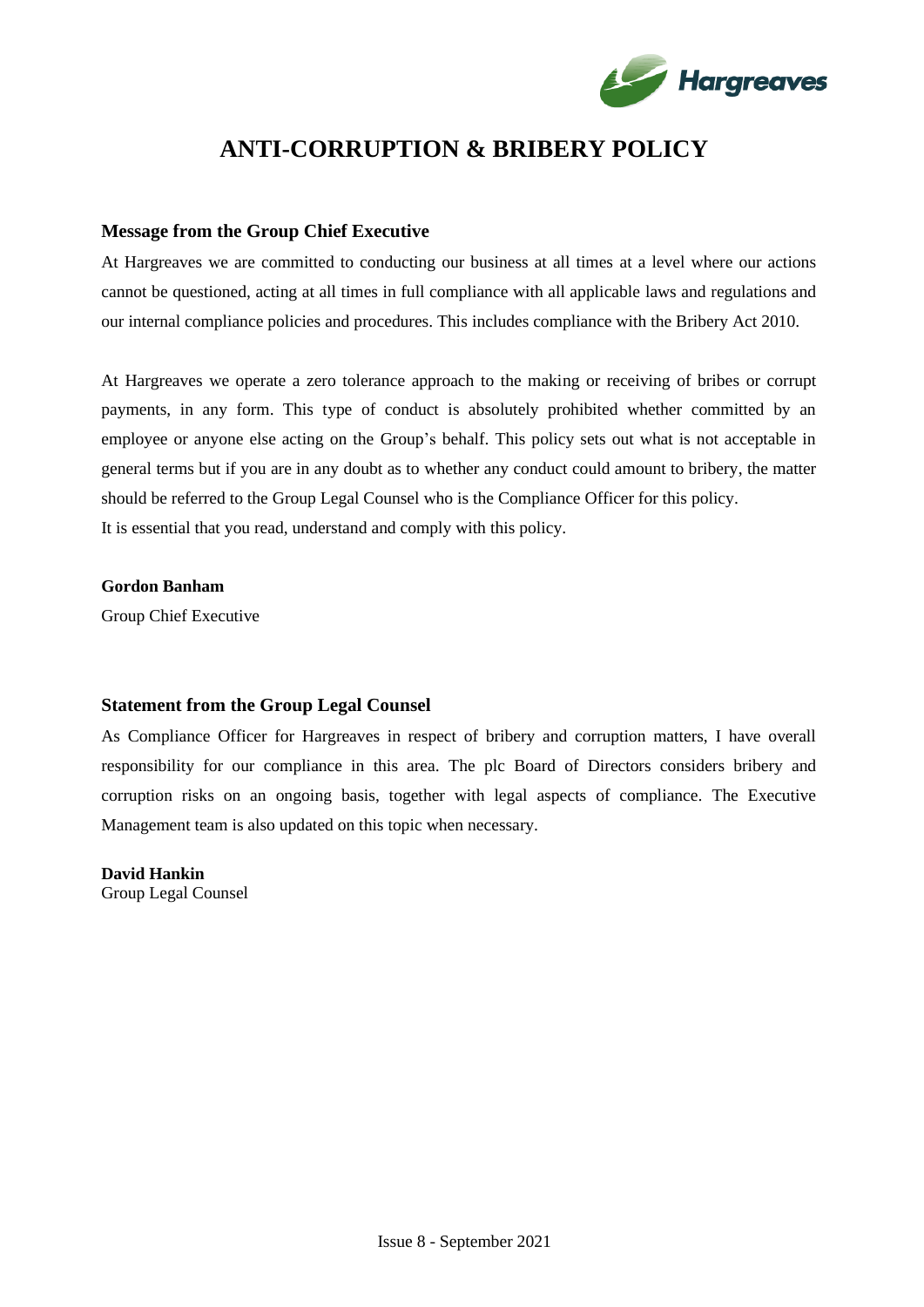## **CONTENTS**

| <b>CLAUSE</b>    |  |
|------------------|--|
| 1.               |  |
| 2.               |  |
| 3.               |  |
| 4.               |  |
| 5.               |  |
| 6.               |  |
| 7 <sub>1</sub>   |  |
| 8.               |  |
| 9.               |  |
| 10.              |  |
| 11.              |  |
| 12.              |  |
| 13.              |  |
| 14.              |  |
| <b>SCHEDULES</b> |  |
|                  |  |
|                  |  |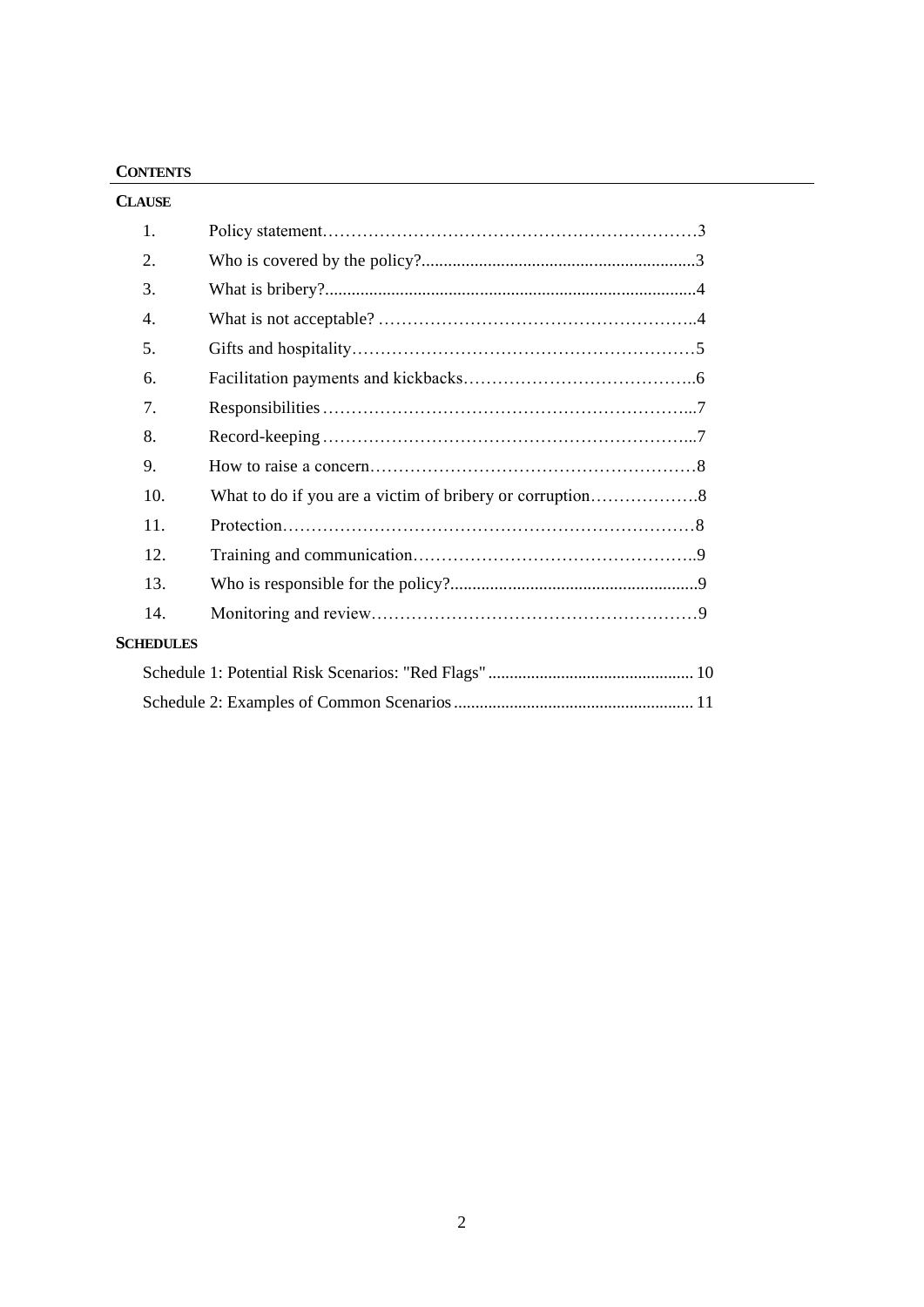#### **1. POLICY STATEMENT**

- 1.1 It is our policy to conduct all of our business in an honest and ethical manner. We take a zerotolerance approach to bribery and corruption and are committed to acting professionally, fairly and with integrity in all our business dealings and relationships wherever we operate, implementing and enforcing effective systems to counter bribery.
- 1.2 We will uphold all laws relevant to countering bribery and corruption in all the jurisdictions in which we operate. However, we remain bound by the laws of the UK, including the Bribery Act 2010, in respect of our conduct both at home and abroad.
- 1.3 The purpose of this policy is to:
	- (a) set out our responsibilities, and of those working for us, in observing and upholding our position on bribery and corruption; and
	- (b) provide information and guidance to those working for us on how to recognise and deal with bribery and corruption issues.
- 1.4 Bribery and corruption are punishable for individuals by up to ten years' imprisonment and if the Company is found to have taken part in corruption it could face an unlimited fine, be excluded from tendering for public contracts and face damage to its reputation. We therefore take our legal responsibilities very seriously.
- 1.5 In this policy, **third party** means any individual or organisation you come into contact with during the course of your work for us, and includes actual and potential clients, customers, suppliers, distributors, business contacts, agents, advisers, and government and public bodies, including their advisors, representatives and officials, politicians and political parties.

## **2. WHO IS COVERED BY THE POLICY?**

This policy applies to all individuals working at all levels and grades, including senior managers, officers, directors, employees (whether permanent, fixed-term or temporary), consultants, contractors, trainees, seconded staff, homeworkers, casual workers and agency staff, volunteers, interns, agents, sponsors, or any other person associated with us, or any of our subsidiaries or their employees, wherever located (collectively referred to as **workers** in this policy).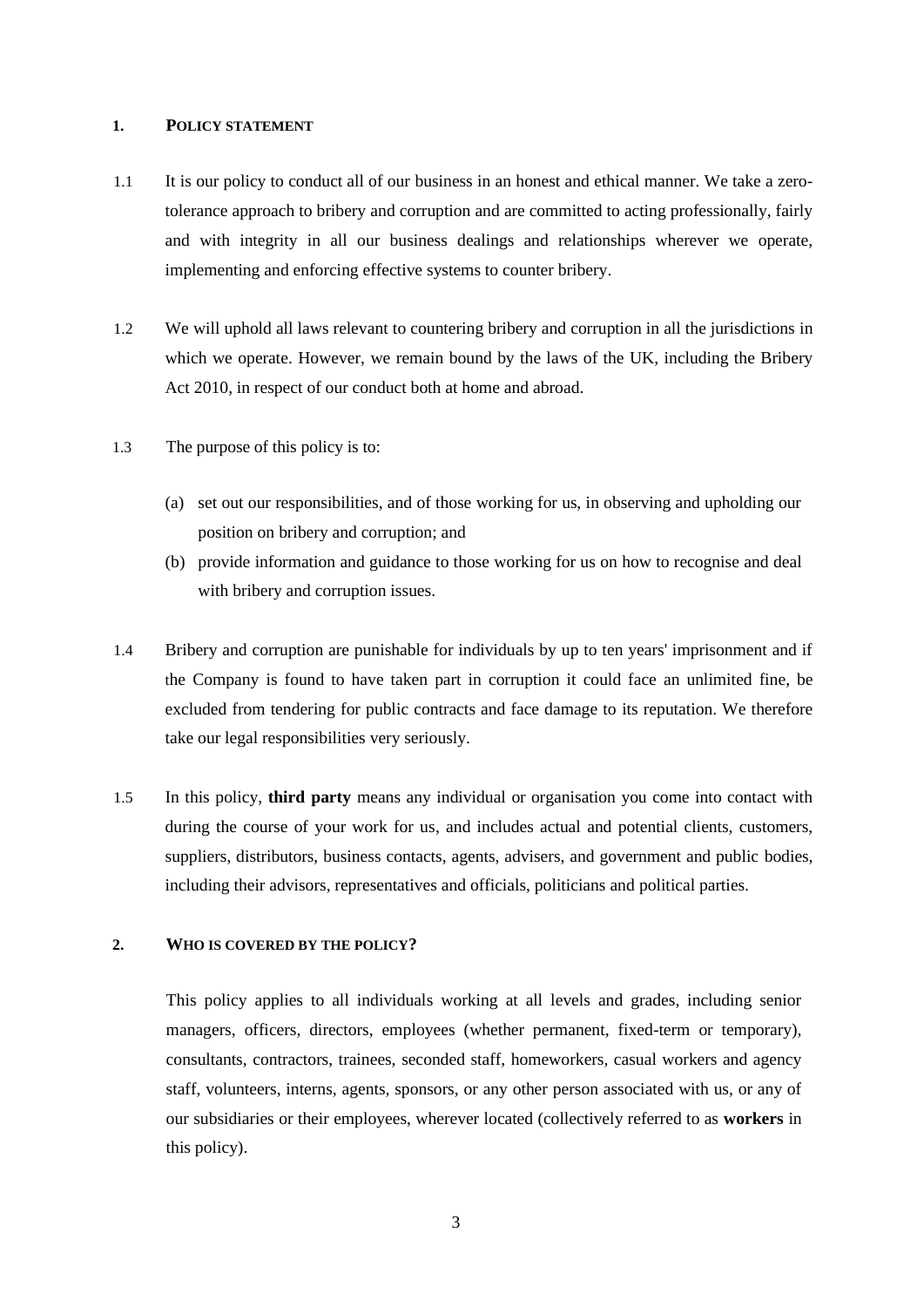#### **3. WHAT IS BRIBERY?**

A bribe is any form of inducement or reward offered, promised or provided in order to gain any commercial, contractual, regulatory or personal advantage.

#### **4. WHAT IS NOT ACCEPTABLE?**

It is not acceptable for you (or someone on your behalf) to:

- (a) give, promise to give, or offer, a payment, gift or hospitality with the expectation or hope that a business advantage will be received, or to reward a business advantage already given;
- (b) give, promise to give, or offer, a payment, gift or hospitality to a government official, agent or representative to "facilitate" or expedite a routine procedure;
- (c) accept payment from a third party that you know or suspect is offered with the expectation that it will obtain a business advantage for them;
- (d) accept a gift or hospitality from a third party if you know or suspect that it is offered or provided with an expectation that a business advantage will be provided by us in return;
- (e) threaten or retaliate against another worker who has refused to commit a bribery offence or who has raised concerns under this policy; or
- (f) engage in any activity that might lead to a breach of this policy.

### **Examples:**

#### **Offering a bribe**

You offer a potential client tickets to a major sporting event, but only if they agree to do business with us.

This would be an offence as you are making the offer to gain a commercial and contractual advantage. The Company may also be found to have committed an offence because the offer has been made to obtain business for us. It may also be an offence for the potential client to accept your offer.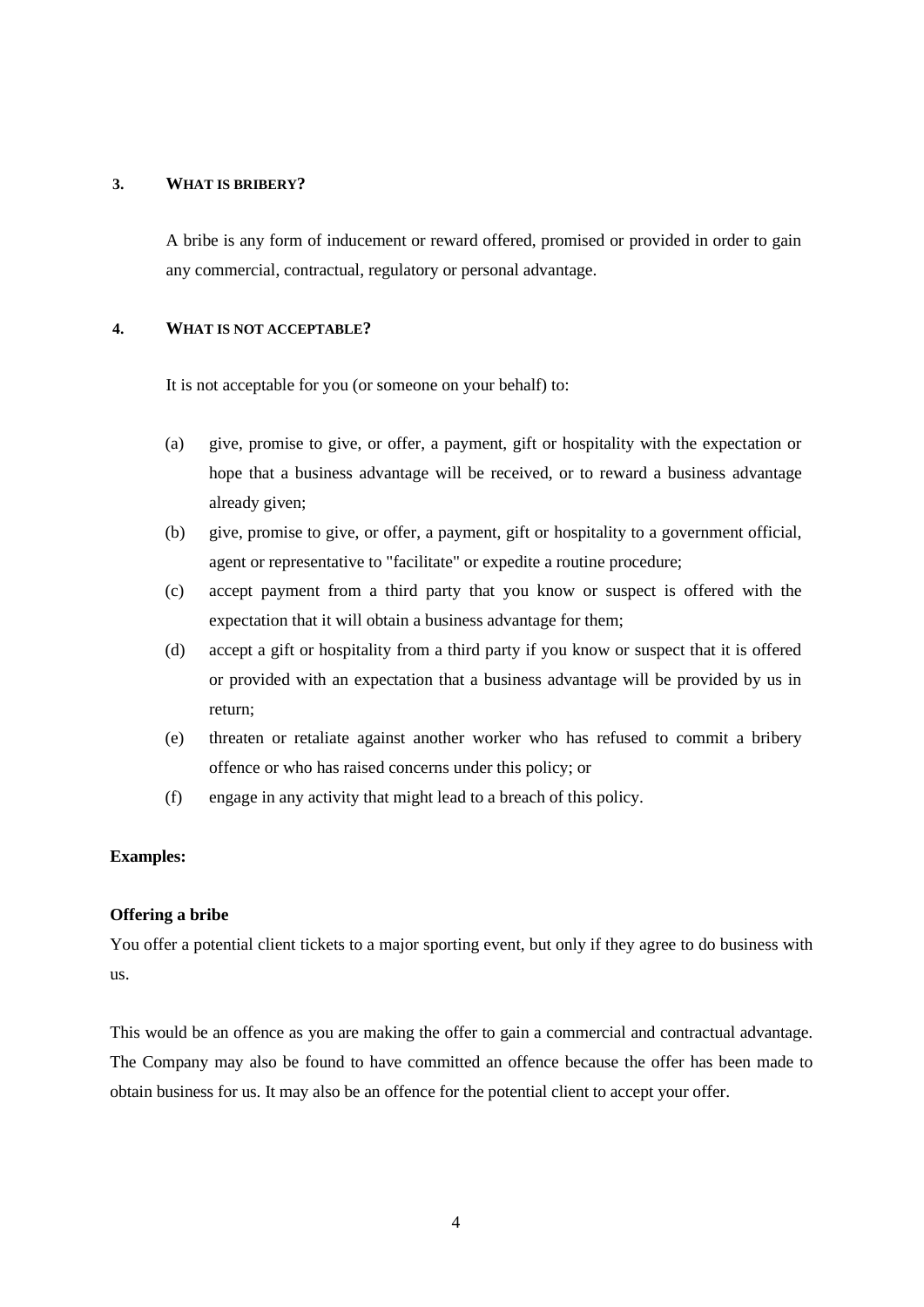#### **Receiving a bribe**

A supplier offers your nephew a job but makes it clear that in return they expect you to use your influence in our organisation to ensure we continue to do business with them.

It is an offence for a supplier to make such an offer. You should make it clear to your nephew and the supplier that it would be an offence for you to agree to do so as you would be doing so to gain a personal advantage and that you will not do so.

#### **Bribing a foreign official**

You arrange for the business to pay an additional payment to a foreign official to speed up an administrative process.

The offence of bribing a foreign public official has been committed as soon as the offer is made. This is because it is made to gain a business advantage for us. The Company may also be found to have committed an offence.

Please also refer to Schedule 2 on page 11 of this policy. To promote proper understanding, further examples of likely scenarios are also included and to encourage discussion, these form an integral part of the e-learning Anti-Corruption & Bribery Training Programme.

## **5. GIFTS AND HOSPITALITY**

- 5.1 This policy does not prohibit normal and appropriate hospitality (given and received) to or from third parties. We have established guidelines for corporate entertaining contained in the Group Travel and Expenses Policy and Guidelines, which can be accessed via SharePoint.
- 5.2 We appreciate that the practice of giving business gifts varies between countries and regions and what may be normal and acceptable in one region may not be in another. The test to be applied is whether, in all the circumstances, the gift or hospitality is reasonable and justifiable. The intention behind the gift should always be considered. We have guidelines in place for the giving or receiving of gifts, which are contained in the Group Travel and Expenses Policy and Guidelines. These can be accessed via SharePoint.
- 5.3 The giving or receiving of gifts is not prohibited, if the following requirements are met: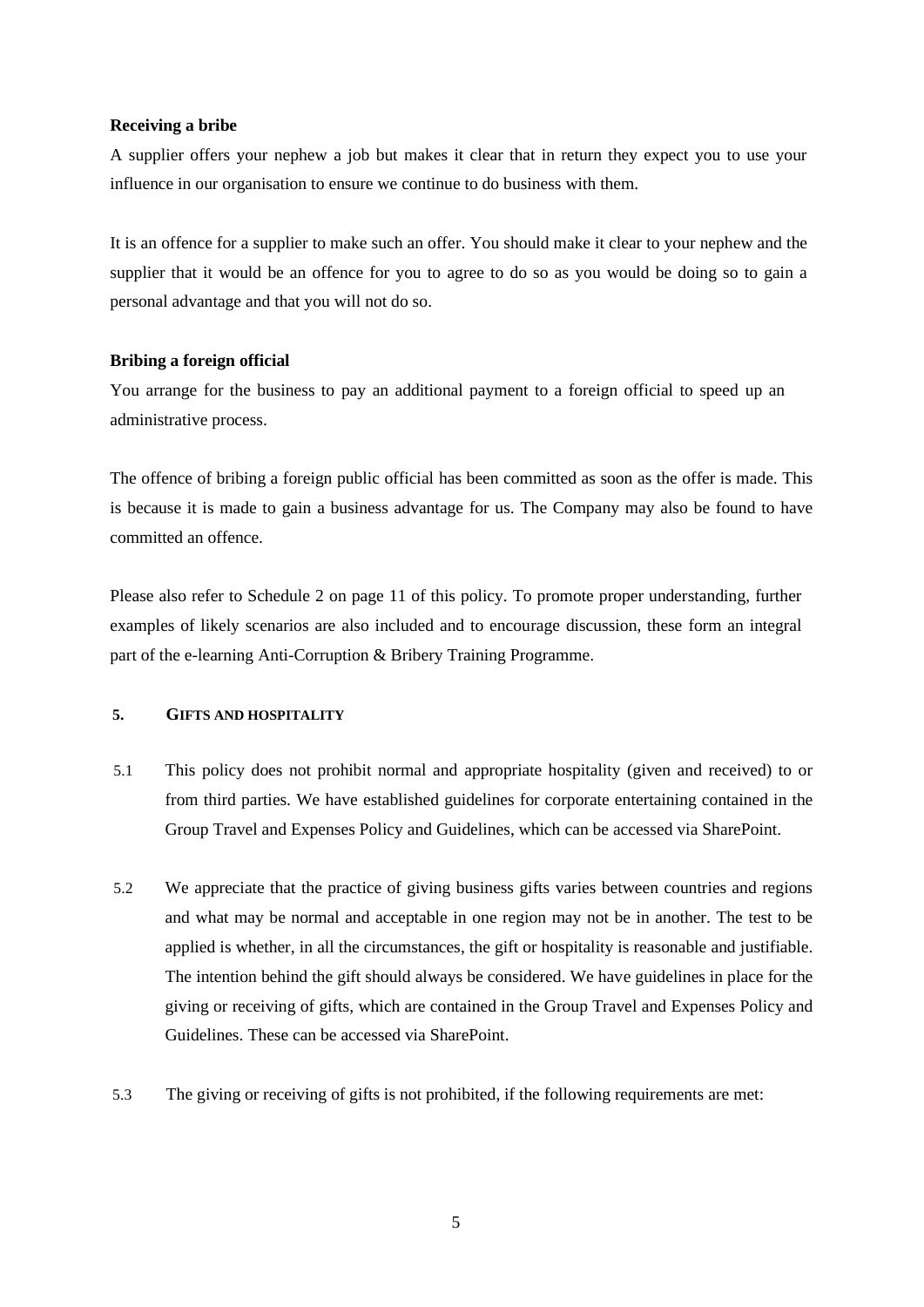- (a) it is not made with the intention of inducing a third party to perform a function improperly or in explicit or implicit exchange for favours or benefits (leading to an inference of improper intent);
- (b) it complies with local law;
- (c) it is given in our name, not in your name;
- (d) it does not include cash or a cash equivalent (such as gift certificates or vouchers);
- (e) it is appropriate in the circumstances. For example, in the UK it is customary for small gifts to be given at Christmas time;
- (f) taking into account the reason for the gift, it is of appropriate type and value and given at an appropriate time;
- (g) it is given openly, not secretly; and
- (h) the expenditure is reasonable, proportionate, made in good faith and is an established part of doing business (and clearly connected with legitimate business activity).
- 5.4 Any gifts/hospitality received or given in excess of £50 must be logged with the relevant person in their Business Unit (see below)

| Group/Hargreaves Land | Group Admin & Comms Manager - Andrea Taylor    |
|-----------------------|------------------------------------------------|
| <b>HELM</b>           | <b>Administration Manager - Claire Townend</b> |
| Industrial            | HR Manager - Paula Eaglestone                  |
| Blackwell             | Administrator - Val Hartley                    |
| Hargreaves Asia       | Senior Business Manager - Jacqueline Ngan      |

This Register will identify the nature of the gift, the customer/supplier to whom it has been given/from whom it has been received, the value of that gift and the business purpose.

## **6. FACILITATION PAYMENTS AND KICKBACKS**

- 6.1 We do not make, and will not accept, facilitation payments or "kickbacks" of any kind. Facilitation payments are typically unofficial payments made to secure or expedite a routine government action by a government official. They are not commonly paid in the UK but are common in some other jurisdictions in which we operate.
- 6.2 If you are asked to make a payment on our behalf, you should always be mindful of what the payment is for and whether the amount requested is proportionate to the goods or services provided. All payments should be made in compliance with the Authorisation and Approvals Mandate. You should always ask for a receipt which details the reason for the payment. If you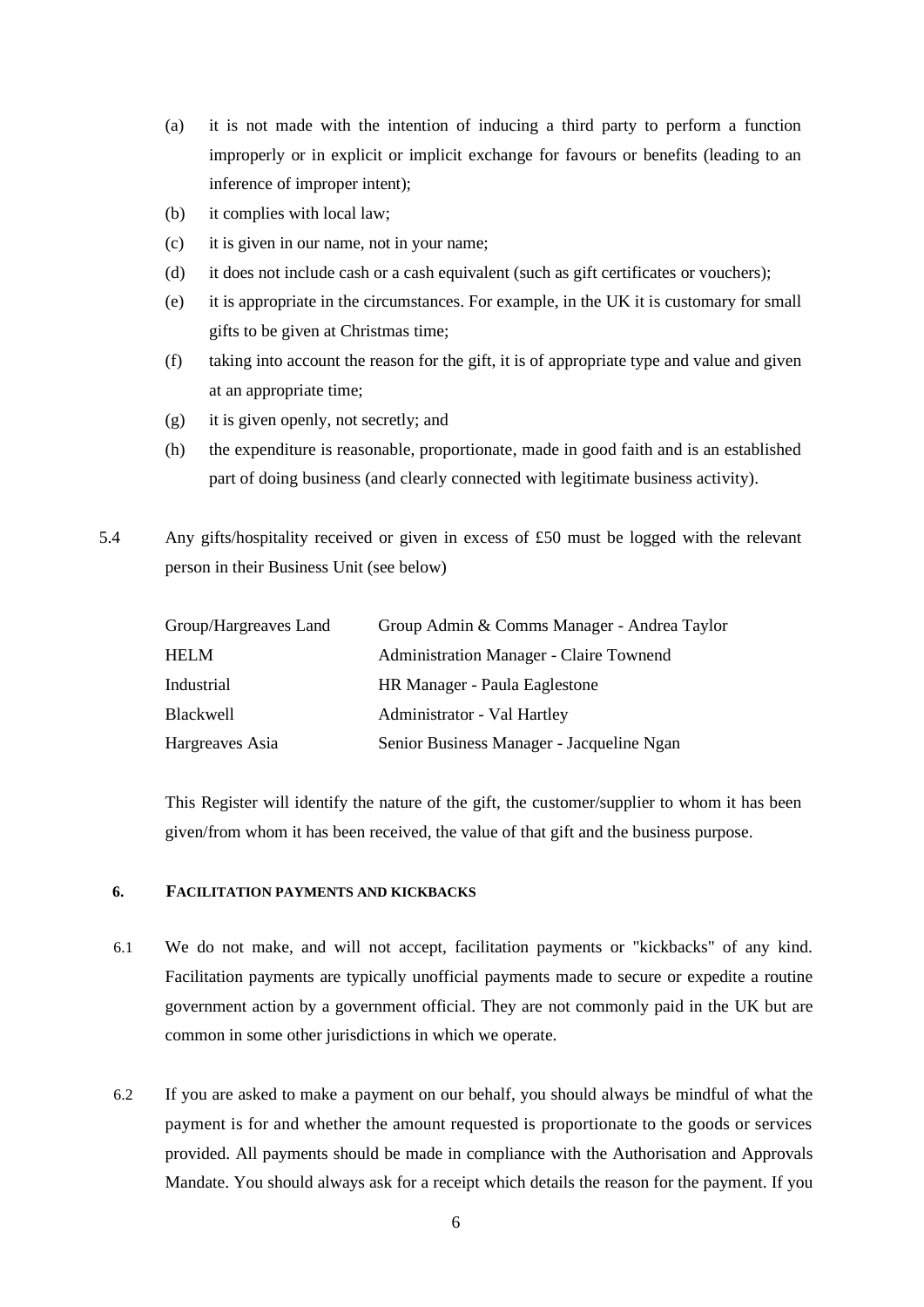have any suspicions, concerns or queries regarding a payment, you should raise these with your manager.

6.3 Kickbacks are typically payments made in return for a business favour or advantage. All workers must avoid any activity that might lead to, or suggest, that a facilitation payment or kickback will be made or accepted by us.

## **7. RESPONSIBILITIES**

- 7.1 You must ensure that you read, understand and comply with this policy.
- 7.2 The prevention, detection and reporting of bribery and other forms of corruption are the responsibility of all those working for us or under our control. All workers are required to avoid any activity that might lead to, or suggest, a breach of this policy.
- 7.3 You must notify your manager as soon as possible if you believe or suspect that a conflict with this policy has occurred or may occur in the future. For example, if a client or potential client offers you something to gain a business advantage with us or indicates to you that a gift or payment is required to secure their business. Further "Red Flags" that may indicate bribery or corruption are set out in Schedule 1.
- 7.4 Any employee who breaches this policy will face disciplinary action, which could result in dismissal for gross misconduct. We reserve our right to terminate our contractual relationship with all workers if they breach this policy.

## **8. RECORD-KEEPING**

- 8.1 We must keep financial records and have appropriate internal controls in place which will evidence the business reason for making payments to third parties.
- 8.2 You must declare and keep a written record of all hospitality or gifts, accepted or offered, which will be subject to managerial review and approval. All matters or queries in relation to corporate entertaining of our customers should be raised with your line manager, as set out in the Group Travel and Expenses Policy and Guidelines. With regard to incoming gifts and offers of corporate hospitality in excess of £50 in value, all members of the Executive Management team must seek approval from the Group Chief Executive before acceptance. All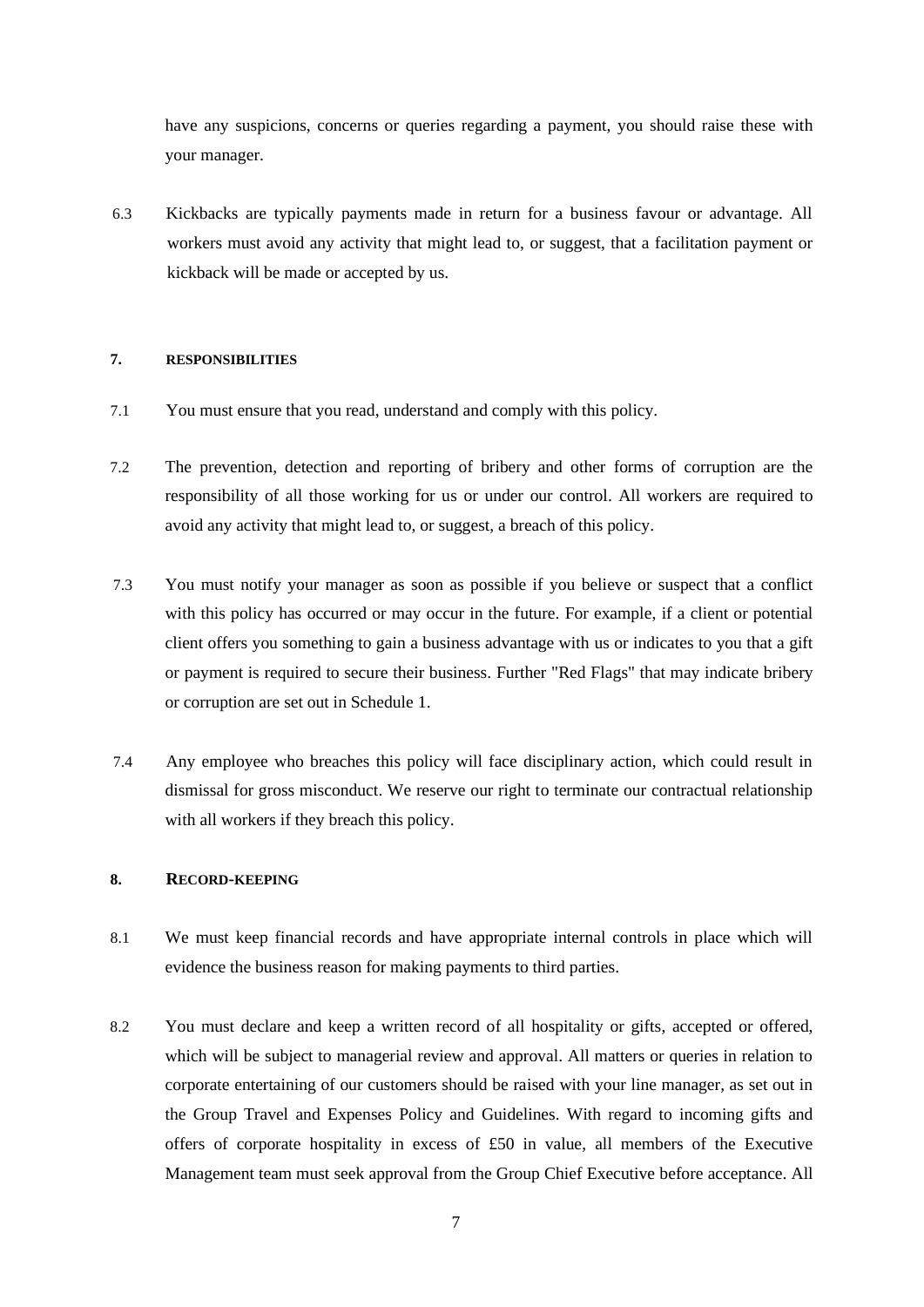incoming offers of gifts and invitations in excess of £50 to any other worker must be approved by the appropriate Business Unit Managing Director (or the Group Chief Executive in the case of Business Unit Managing Directors or the Group Finance Director in respect of employees working in functions for which the Group Finance Director is responsible). On receipt of approval you must ensure the gift or invitation is recorded on the Gifts Register as set out in paragraph 5.4 above.

- 8.3 You must ensure all expense claims relating to hospitality, gifts or expenses incurred to third parties are submitted in accordance with our expenses policy and specifically record the reason for the expenditure.
- 8.4 All accounts, invoices, memoranda and other documents and records relating to dealings with third parties, such as clients, suppliers and business contacts, should be prepared and maintained with strict accuracy and completeness. No accounts must be kept "off-book" to facilitate or conceal improper payments.

## **9. HOW TO RAISE A CONCERN**

You are encouraged to raise concerns about any issue or suspicion of malpractice at the earliest possible stage. If you are unsure whether a particular act constitutes bribery or corruption, or if you have any other queries, these should be raised with your line manage or the Compliance Officer. Concerns should be reported by following the procedure set out in our Whistleblowing Policy. A copy of our Whistleblowing Policy can be found at [http://www.hsgplc.co.uk.](http://www.hsgplc.co.uk/)

## **10. WHAT TO DO IF YOU ARE A VICTIM OF BRIBERY OR CORRUPTION**

It is important that you tell the Compliance Officer as soon as possible if you are offered a bribe by a third party, are asked to make one, suspect that this may happen in the future, or believe that you are a victim of another form of unlawful activity.

#### **11. PROTECTION**

11.1 Workers who refuse to accept or offer a bribe, or those who raise concerns or report another's wrong-doing, are sometimes worried about possible repercussions. We aim to encourage openness and will support anyone who raises genuine concerns in good faith under this policy, even if they turn out to be mistaken.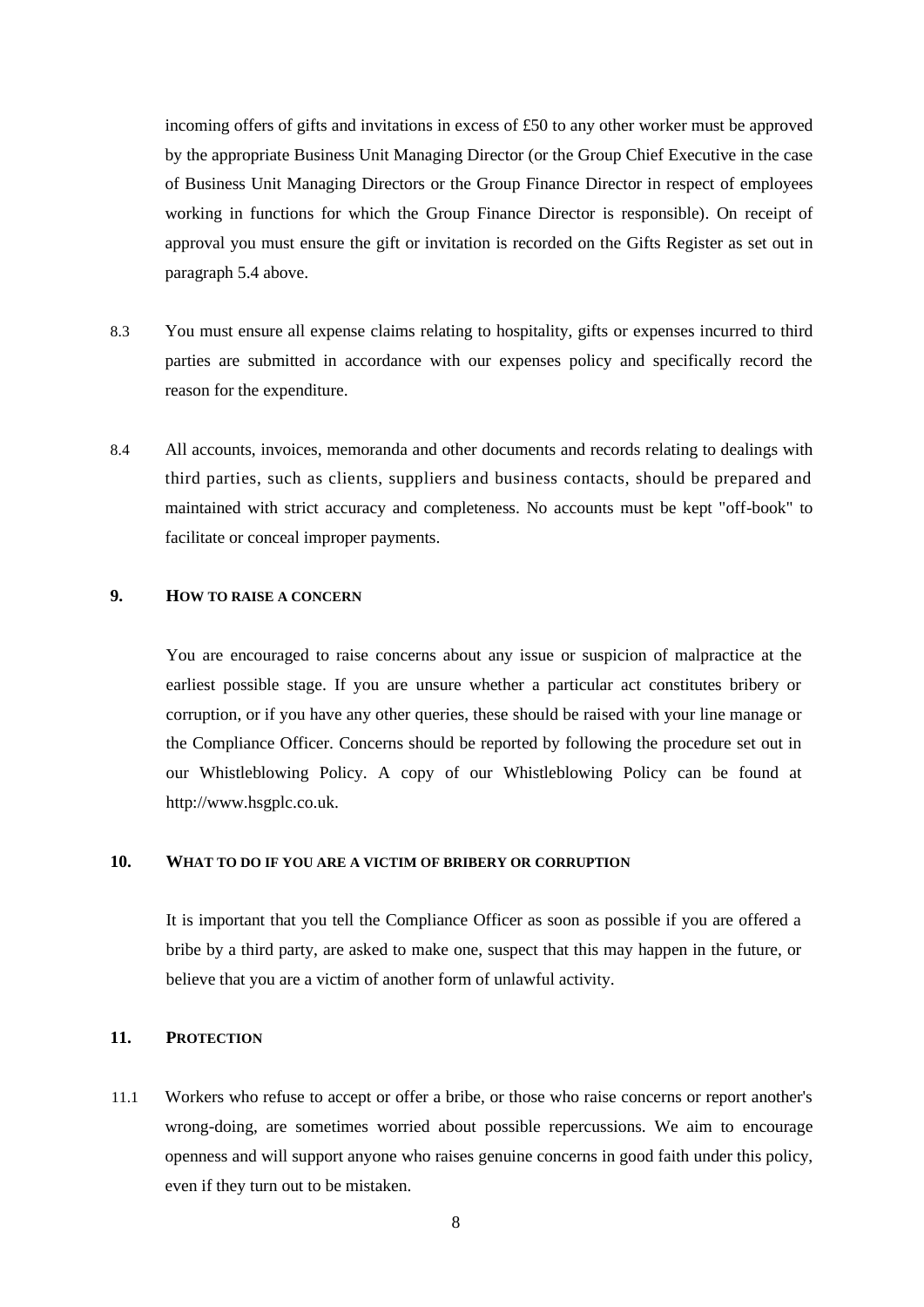11.2 We are committed to ensuring no one suffers any detrimental treatment as a result of refusing to take part in bribery or corruption, or because of reporting in good faith their suspicion that an actual or potential bribery or other corruption offence has taken place or may take place in the future. Detrimental treatment includes dismissal, disciplinary action, threats or other unfavourable treatment connected with raising a concern. If you believe that you have suffered any such treatment, you should inform the Compliance Officer immediately. If the matter is not remedied, and you are an employee, you should raise it formally using our internal Grievance Procedure.

## **12. TRAINING AND COMMUNICATION**

- 12.1 Training on this policy forms part of the induction process for all new workers. Workers will receive regular, relevant training on how to implement and adhere to this policy.
- 12.2 Our zero-tolerance approach to bribery and corruption must be communicated to all suppliers, contractors and business partners at the outset of our business relationship with them and as appropriate thereafter.

#### **13. WHO IS RESPONSIBLE FOR THE POLICY?**

- 13.1 The board of directors has overall responsibility for ensuring this policy complies with our legal and ethical obligations, and that all those under our control comply with it.
- 13.2 The Compliance Officer has primary responsibility for monitoring the use and effectiveness of this policy and dealing with any queries on its interpretation. Management at all levels are responsible for ensuring those reporting to them are made aware of and understand this policy and are given adequate and regular training on it.

## **14. MONITORING AND REVIEW**

- 14.1 The Compliance Officer will monitor the effectiveness and review the implementation of this policy, regularly considering its suitability, adequacy and effectiveness. Any improvements identified will be made as soon as possible.
- 14.2 All workers are responsible for the success of this policy and should ensure they use it to disclose any suspected danger or wrong-doing.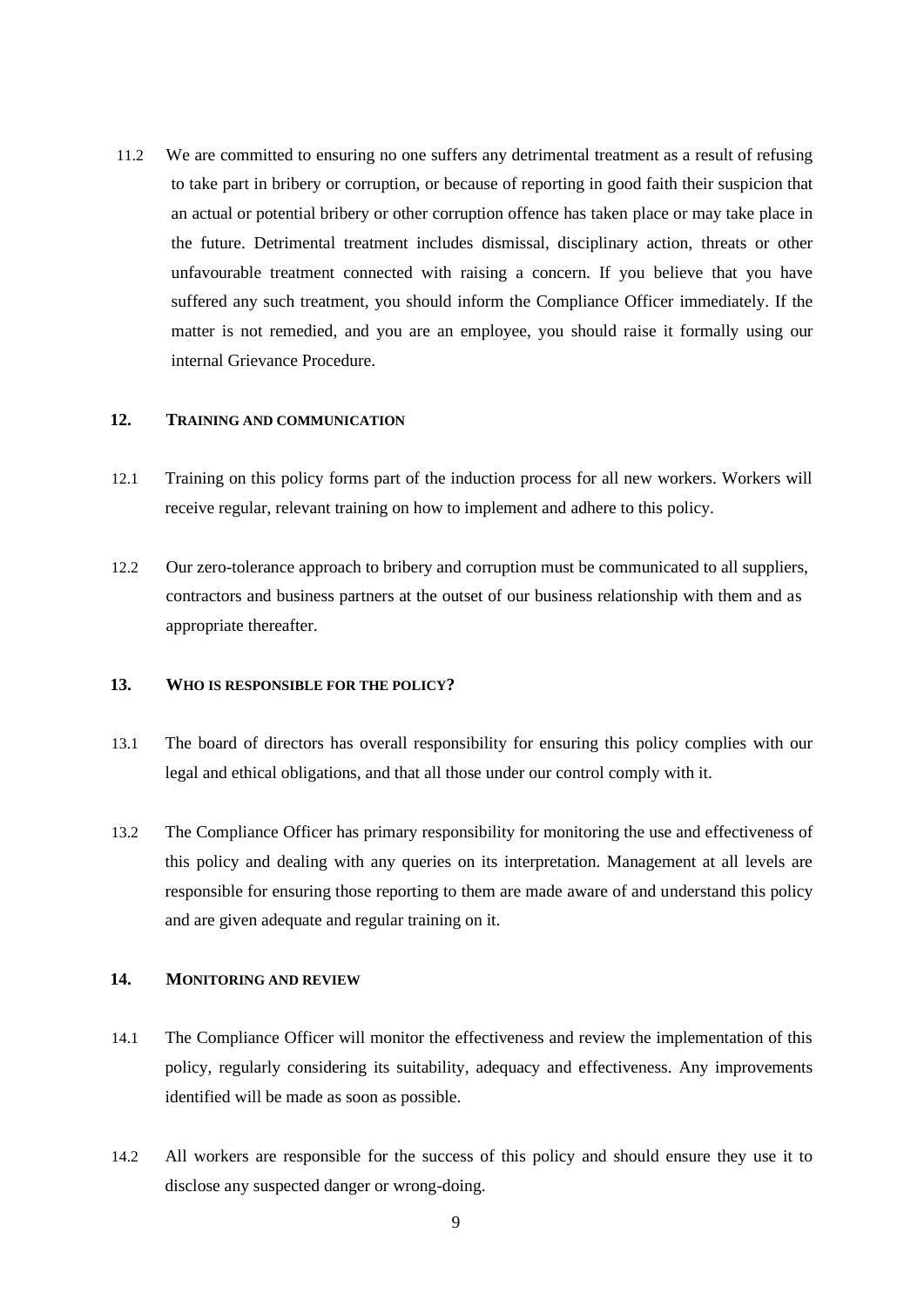14.3 Workers are invited to comment on this policy and suggest ways in which it might be improved. Comments, suggestions and queries should be addressed to the Compliance Officer.

 $\ell$ will

**Roger McDowell Gordon Banham Issue 8 September 2021**

 $\mathscr{S}^{\mathscr{S}}$ سيسب

**Chairman Group Chief Executive**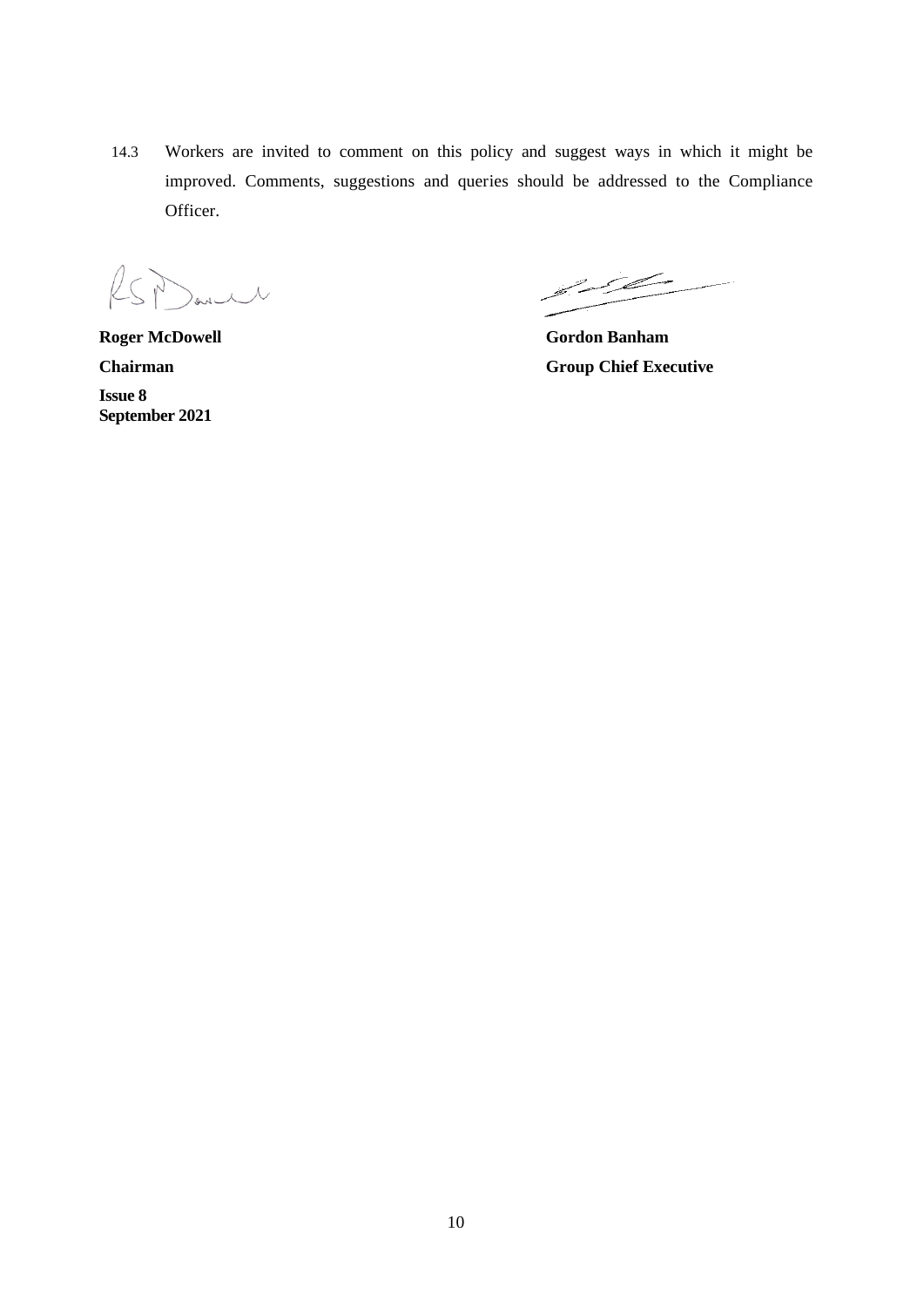#### **Schedule 1: Potential Risk Scenarios: "Red Flags"**

The following is a list of possible red flags that may arise during the course of you working for us and which may raise concerns under various anti-bribery and anti-corruption laws. The list is not intended to be exhaustive and is for illustrative purposes only.

If you encounter any of these red flags or any similar circumstances or proposed arrangements while working for us, you must report them promptly to your manager:

- (a) you become aware that a third party engages in, or has been accused of engaging in, improper business practices;
- (b) you learn that a third party has a reputation for paying bribes, or requiring that bribes are paid to them, or has a reputation for having a "special relationship" with foreign government officials;
- (c) a third party insists on receiving a commission or fee payment before committing to sign up to a contract with us, or carrying out a government function or process for us;
- (d) a third party requests payment in cash and/or refuses to sign a formal commission or fee agreement, or to provide an invoice or receipt for a payment made;
- (e) a third party requests that payment is made to a country or geographic location different from where the third party resides or conducts business;
- (f) a third party requests an unexpected additional fee or commission to "facilitate" a service;
- (g) a third party demands lavish entertainment or gifts before commencing or continuing contractual negotiations or provision of services;
- (h) a third party requests that a payment is made to "overlook" potential legal violations;

(i) a third party requests that you provide employment or some other advantage to a friend or relative;

- (j) you receive an invoice from a third party that appears to be non-standard or customised;
- (k) a third party insists on the use of side letters or refuses to put terms agreed in writing;
- (l) you notice that we have been invoiced for a commission or fee payment that appears large given the service stated to have been provided;
- (m) a third party requests or requires the use of an agent, intermediary, consultant, distributor or supplier that is not typically used by or known to us;
- (n) you are offered an unusually generous gift or offered lavish hospitality by a third party.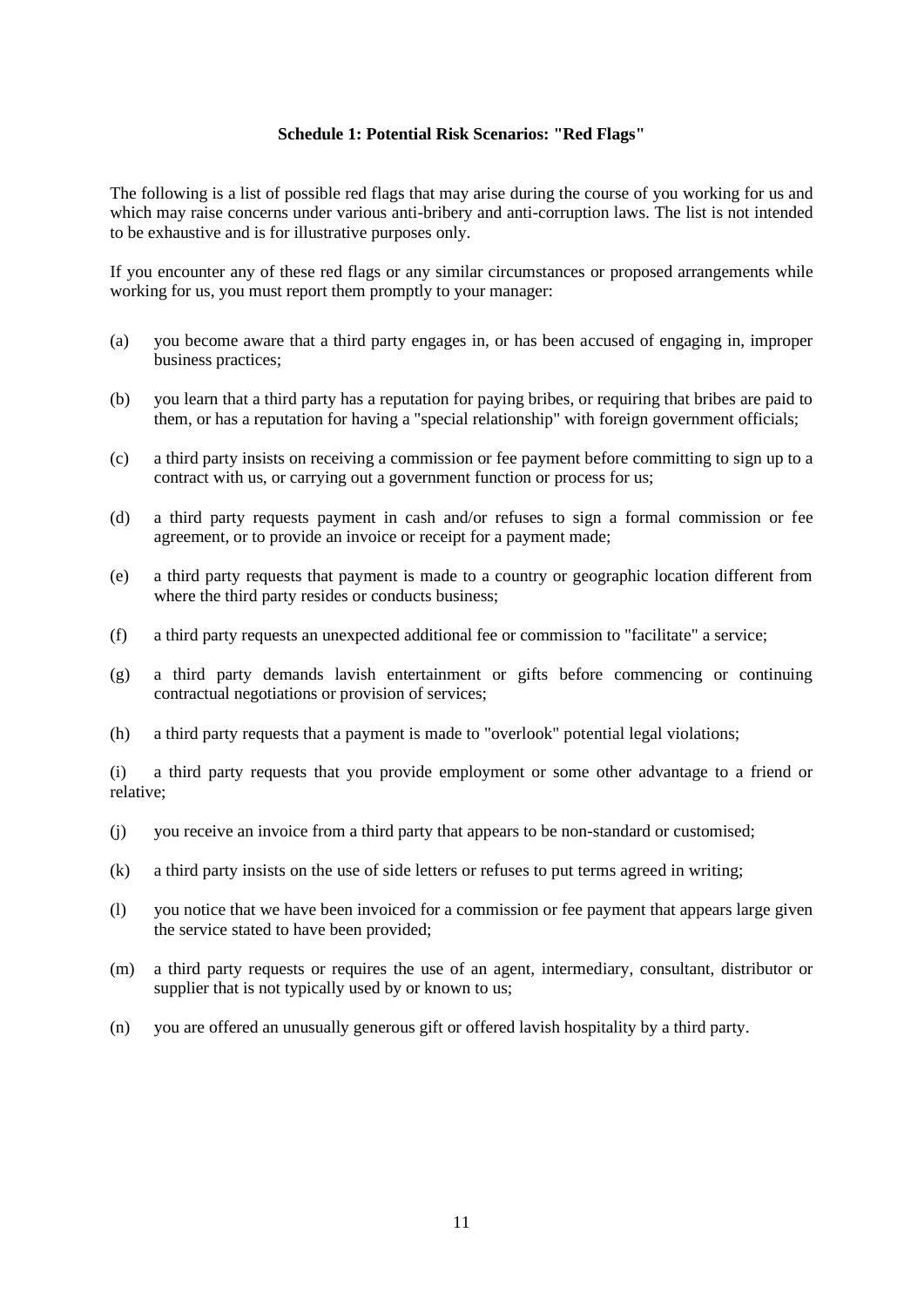#### **Schedule 2: Examples of Possible Scenarios**

## **Scenario One**

X plc provides waste disposal and related consultancy services and is currently tendering for a contract with a local council. Council officials at the council tell X plc that its prospects of being awarded the contract would be greatly enhanced by a generous donation to their favourite charity.

#### **Question 1 Could the payment to the charity be regarded as a bribe?**

Answer Yes

Under Section 1 of the Bribery Act a person is guilty of an offence where he offers, promises or gives a financial or other advantage to another person and does so intending the advantage to induce the person to perform improperly a relevant function or activity, or to reward a person for the improper performance of such a function or activity. The person whom the advantage is offered, promised or given need not be the same as the person who is to perform the function or activity concerned – which is the case here, as the bribe will benefit the charity and the function or activity in question is being carried out by Council officials. The "function or activity" of the Council officials must fall within the scope of the Act. A relevant function or activity includes "any function of a public nature" (which this is) and also "any activity performed in the course of a person's employment, each of which applies to the Council officials. It also covers "any activity connected with a business" and "any activity performed by or on behalf of a body of persons".

A relevant function or activity must also satisfy one of the following three conditions, namely that the person performing the function or activity:

- is expected to perform it in good faith
- is expected to perform it impartially
- is in a position of trust by virtue of performing it

These conditions are all satisfied in respect of the purchasing manager (it would be sufficient for just one of the conditions to be met).

# **Question 2 Would it make any difference if X plc, concerned that it might be doing something potentially unlawful, offered to make the payment through its solicitors?**

Answer No

It does not matter whether the financial advantage or other advantage is offered, promised or given by X plc directly or through a third party – it will still be a bribe.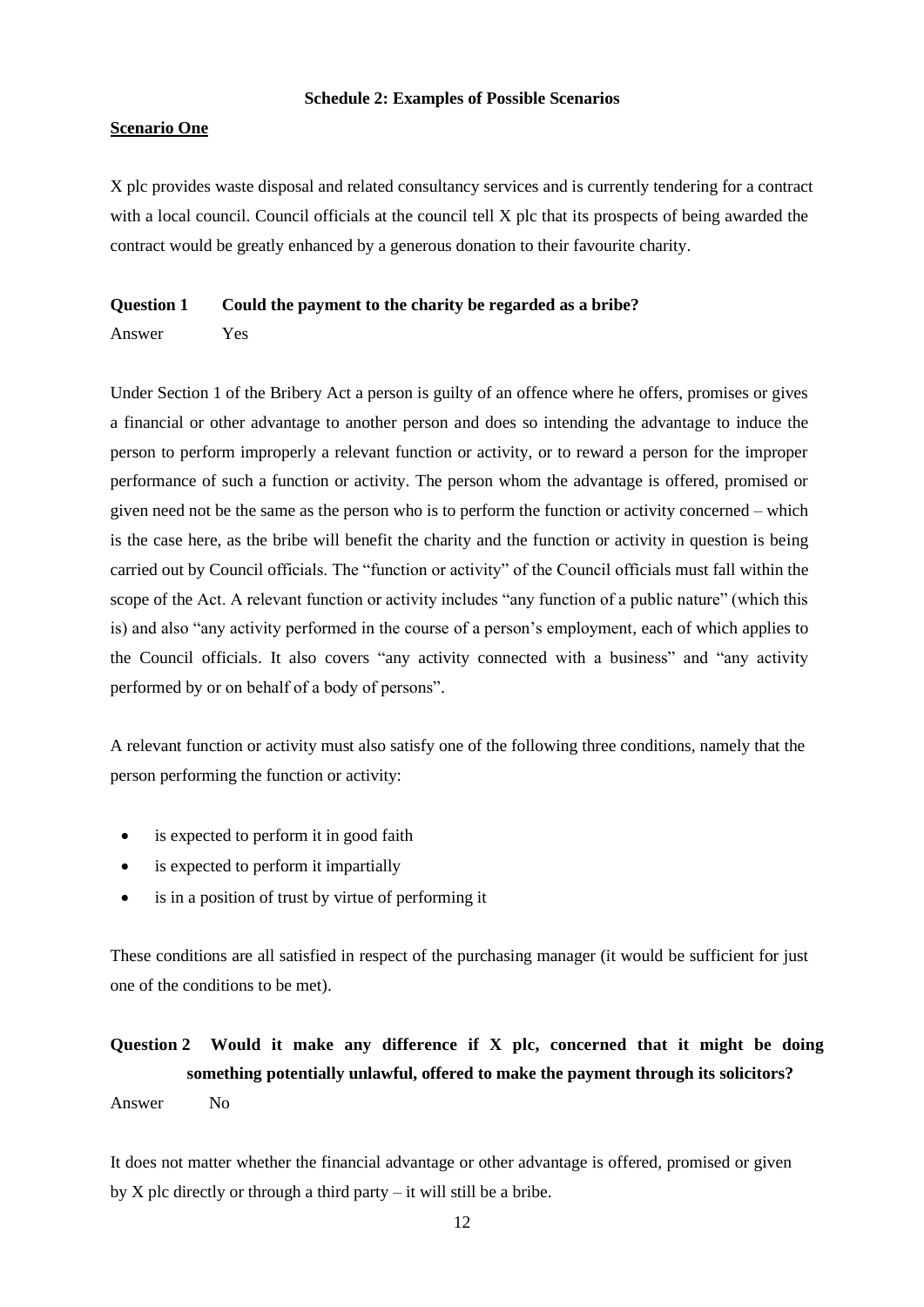## **Scenario Two**

X Ltd is a company wholly owned by XY Council. It offers leisure facilities to the public and is considering buying gym equipment from W Ltd, a specialist supplier. Mr A, employed by X Ltd, is under pressure to keep costs to a minimum and is therefore considering offering Mr B, the sales manager at X Ltd with whom he is dealing,  $\pounds1,000$  payable to him personally, if he will supply the equipment at a substantially reduced rate.

#### **Question 1 Would Mr A be committing an offence if he took the £1,000?**

Answer Yes

It is an offence to accept a financial advantage intending that, in consequence, a relevant function or activity will be performed improperly.

It is also an offence to request a financial advantage with the intention of performing a relevant function or activity improperly - so even if he does not accept, or agree to accept, the money he would be committing an offence just by asking for it.

## **Question 2 Would it make any difference if, instead of £1,000, Mr A was an offering specialist tuition, provided by a former Olympian, Mr B's daughter, who is learning judo?** Answer No

The advantage need not be financial – it could be any "other advantage". Nor does it matter if the advantage is conferred on a third party, in this case Mr B's daughter.

## **Question 3 Is Mr A guilty of an offence by making either of these proposals to Mr B?** Answer Yes

This is the offence of bribing another person. As with the first scenario, consider whether there is a "function or activity" to which a bribe relates and "improper performance to which a bribe relates".

#### **Question 4 Could X Ltd be prosecuted under the Bribery Act?**

Answer Yes

X Ltd could be prosecuted under section 7 of the Bribery Act for the failure of a commercial organisation to prevent bribery. Its only defence would be to show that it had placed adequate procedures designed to prevent persons in Mr A's position from committing bribery.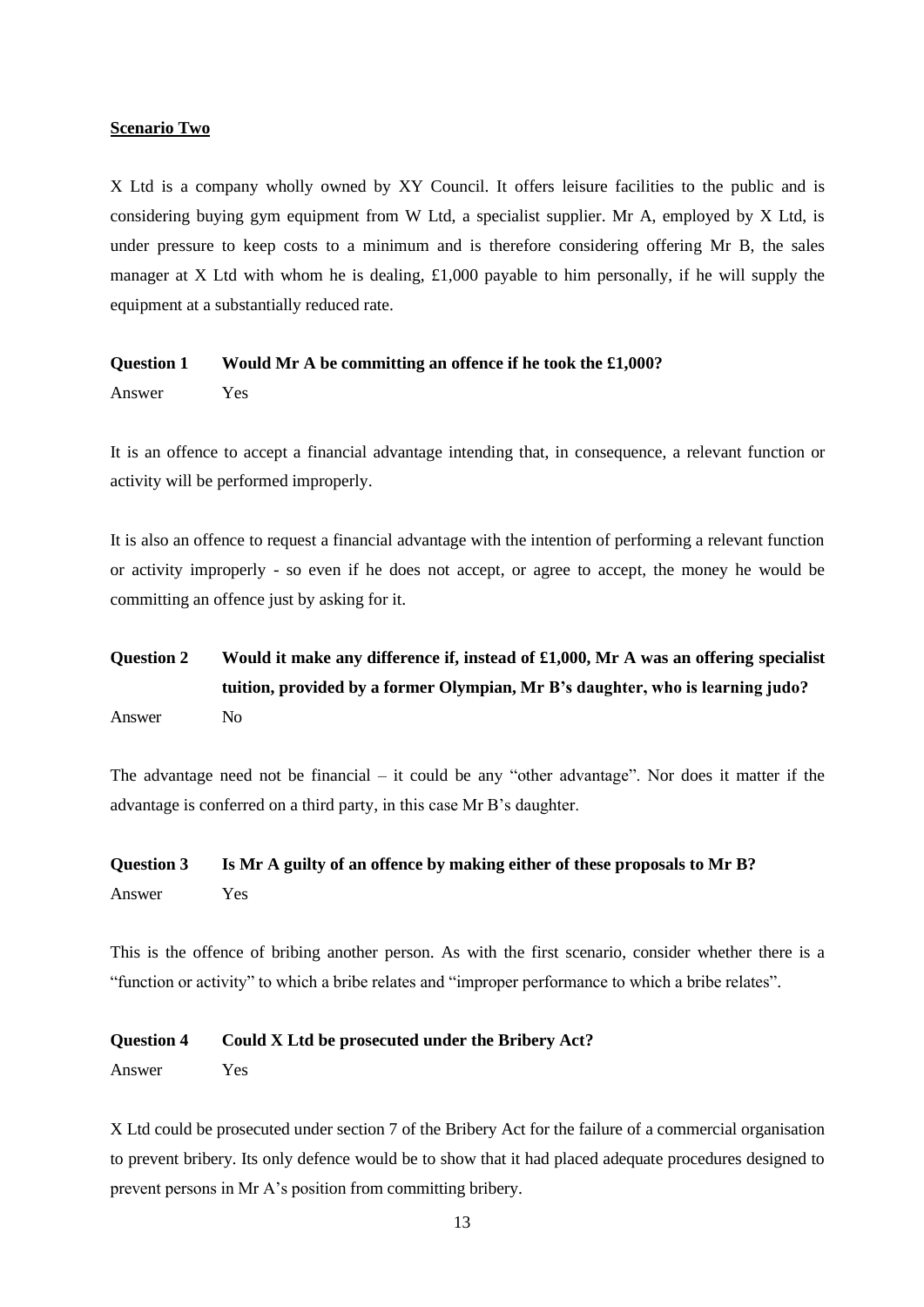It does not matter that X Ltd is owned by a public body. State owned bodies will be commercial organisations if they carry in business. The same is true of partnerships between the public and private sector.

#### **Question 5 Does Mr A have to be prosecuted before X Ltd can be prosecuted?**

Answer No

A person paying a bribe does not have to be prosecuted in order for the company to be prosecuted. However, the prosecution will have to prove there has been a bribe (made with the requisite intent).

## **Question 6 If, rather than being an employee of X Ltd, Mr A were engaged by them as a selfemployed consultant, could the company be prosecuted under the Bribery Act?** Answer Yes

Although, in some respects, there is a lack of clarity around the precise nature of the relationship with a third party which must exist for that third party to be deemed to be an associated person, the safest view to adopt is that third parties are generally associated persons. A company can be prosecuted if a person associated with it commits bribery.

Note that there does not need to be a written contract in place with a service provider for the service provider to be associated with the company.

## **Scenario Three**

Mr X, a British citizen, is employed by Y Ltd, a development company wishing to develop a site in Dubai. The site does not have planning permission. Mr X invites an official employed in the Dubai Commercial Development Planning Authority to a corporate box at the Dubai races for a five course meal to encourage him to pass the planning application.

## **Question 1 Is this an offence under the Bribery Act?**

Answer Yes

This is an offence under Section 6 of the Act. The following elements of the offence are established:

- The planning officer is a foreign public official
- $Mr X's$  intention was to influence the planning officer in his capacity as a foreign public official
- Mr X was intending to obtain an advantage in the conduct of business (i.e. obtaining the grant of planning permission)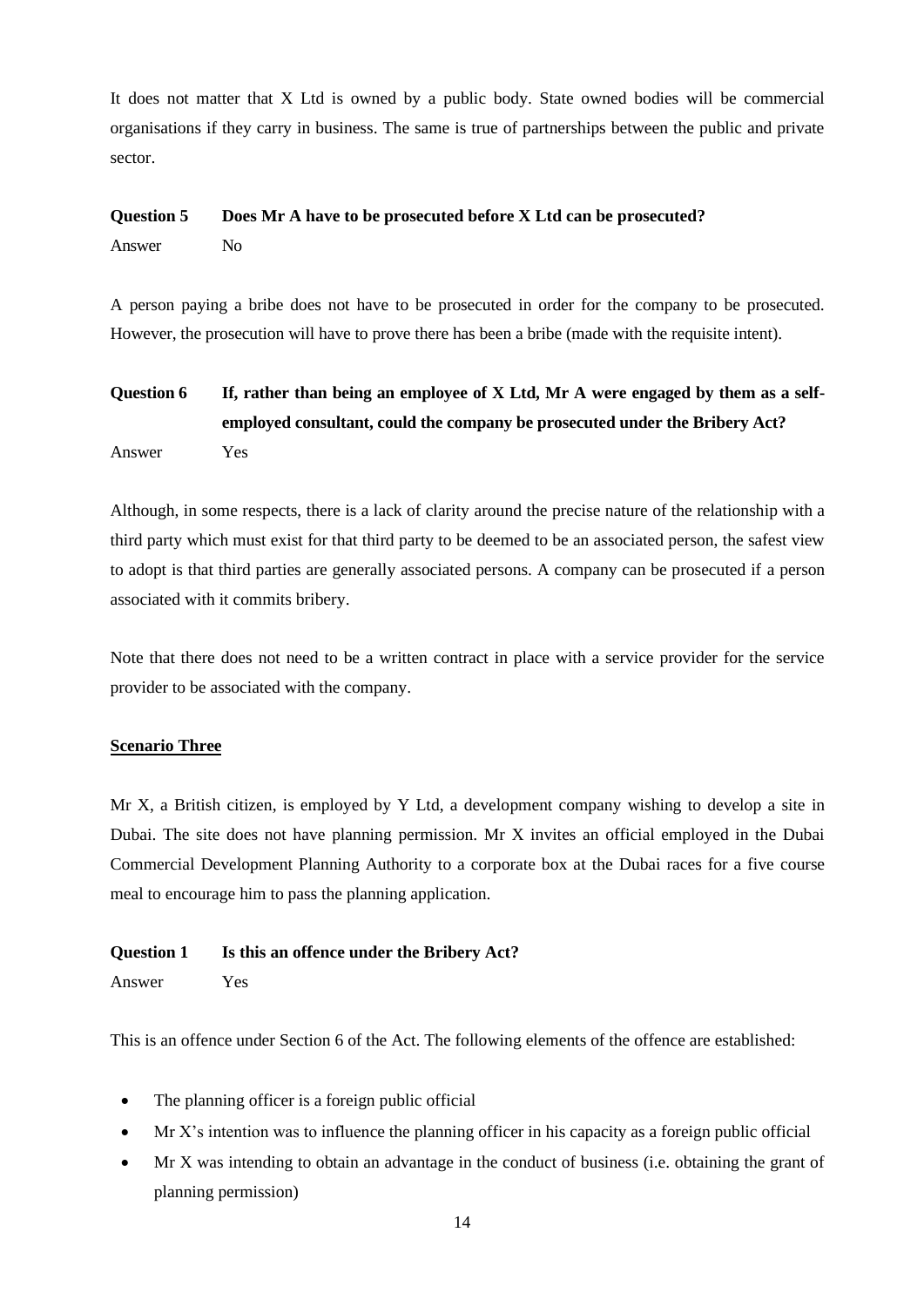- $Mr X$  is giving an advantage to the official (the corporate hospitality)
- The local law in Dubai does not permit or require the official to be influenced by corporate hospitality

## **Question 2 Would an offence be committed if the grant of planning permission were a formality and Mr X's intention was merely to speed up the bureaucratic process?** Answer Yes

Facilitation payments have been common practice for many UK companies with operations overseas. Such payments are not permitted under the Act.

# **Question 3 Could Y Ltd be prosecuted under the Bribery Act in respect of the facilitation payment?**

Answer Yes

Y Ltd could be prosecuted under Section 7 of the Act for failing to prevent bribery. If Y Ltd has identified facilitation payments as a potential problem, then the following are examples of steps it might consider to help reduce the risk of bribery and provide it with a defense to prosecution:

- Communicate its policy of non-payment of facilitation payments to Mr X;
- Seek advice on the law of Dubai concerning planning applications to differentiate between properly payable fees and facilitation payments;
- Build realistic timescales into the project. Facilitation payments are often made to expedite a process;
- Maintain close liaison with Mr  $X$  so to keep abreast of local developments.
- **Question 4 Would an offence be committed if the corporate hospitality was not a five course banquet in a corporate box, but a cup of tea and a sandwich, still paid for by Mr X, in a Dubai snack bar?**
- Answer Yes / No (probably!!)

This is very much a grey area but there is a risk so long as there was an intention for a financial or other advantage to influence the foreign official in his official role and thereby secure a business advantage.

## **Question 5 Could the individual directors be prosecuted for bribery as a result of what Mr X has been doing in Dubai?**

Answer Yes